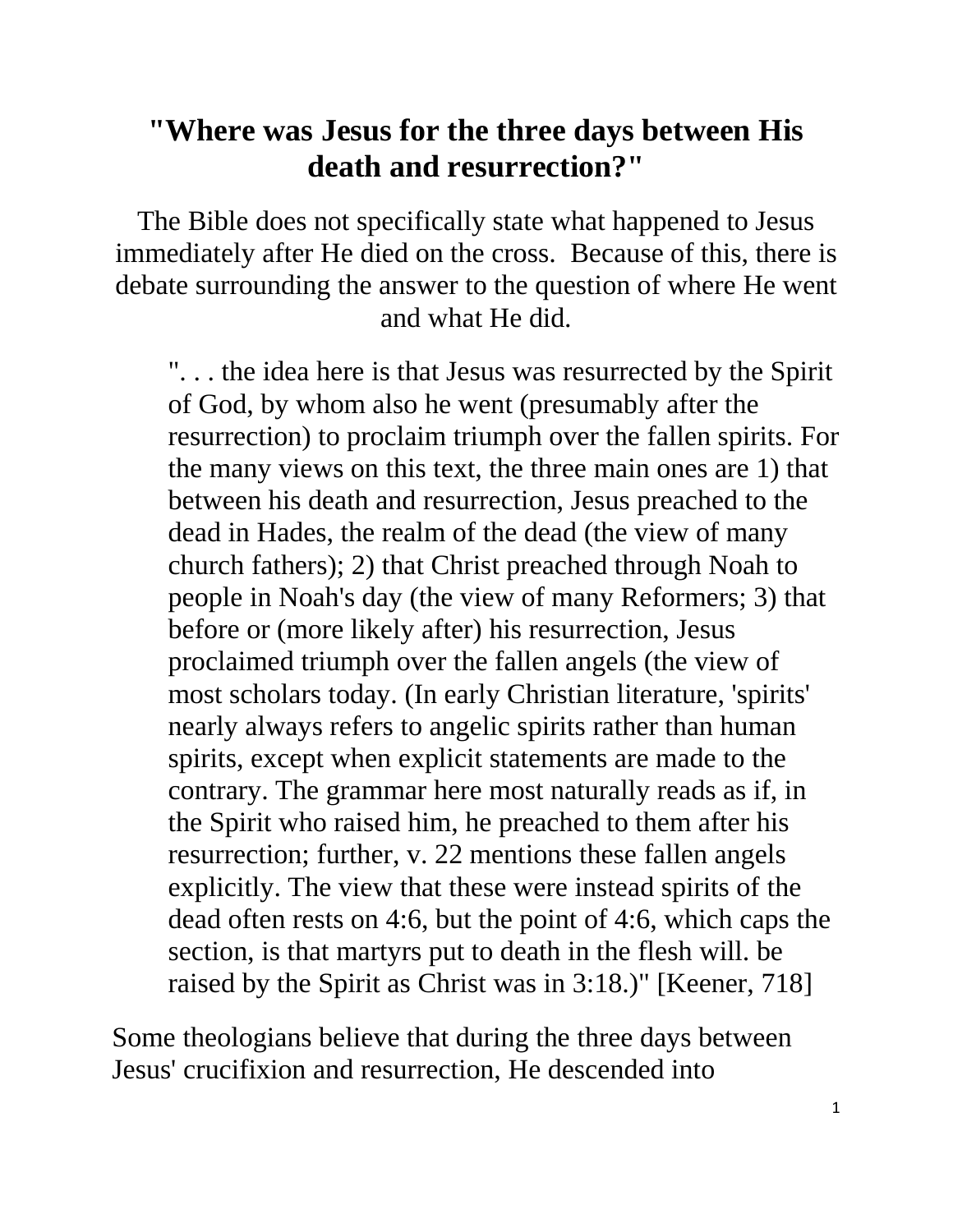Abraham's bosom (Luke 16:19-31), proclaimed to them the mystery of the gospel, and then led them into heaven to dwell with God. The belief is that they were not permitted to enter into the presence of God in heaven until after the atonement. Once that had happened, Jesus, who had died, descended to Abraham's bosom, proclaimed the gospel, and then led its residents into heaven.

First Peter 3:18-22 describes a necessary link between Christ's suffering (verse 18) and His glorification (verse 22). Only Peter gives specific information about what happened between these two events.

1 Peter 3:18-19 states, "For Christ died for sins once for all, the righteous for the unrighteous, to bring you to God. He was put to death in the body but made alive by the Spirit, through whom also he went and preached to the spirits in prison."

The word "preached" in verse 19 is not the usual word in the New Testament to describe the preaching of the gospel. It literally means to herald a message. The word "proclamation" in Greek is kerusso. It means to proclaim and is a different word than "euaggelizo" which means to preach the gospel.

So Christ heralded his triumph. Not evangelism (euaggelizw), but heralding. Cf. Rom. 5:18-19; Gen. 3:15; Col. 2:15; Heb. 2:14; 1 John 3:8.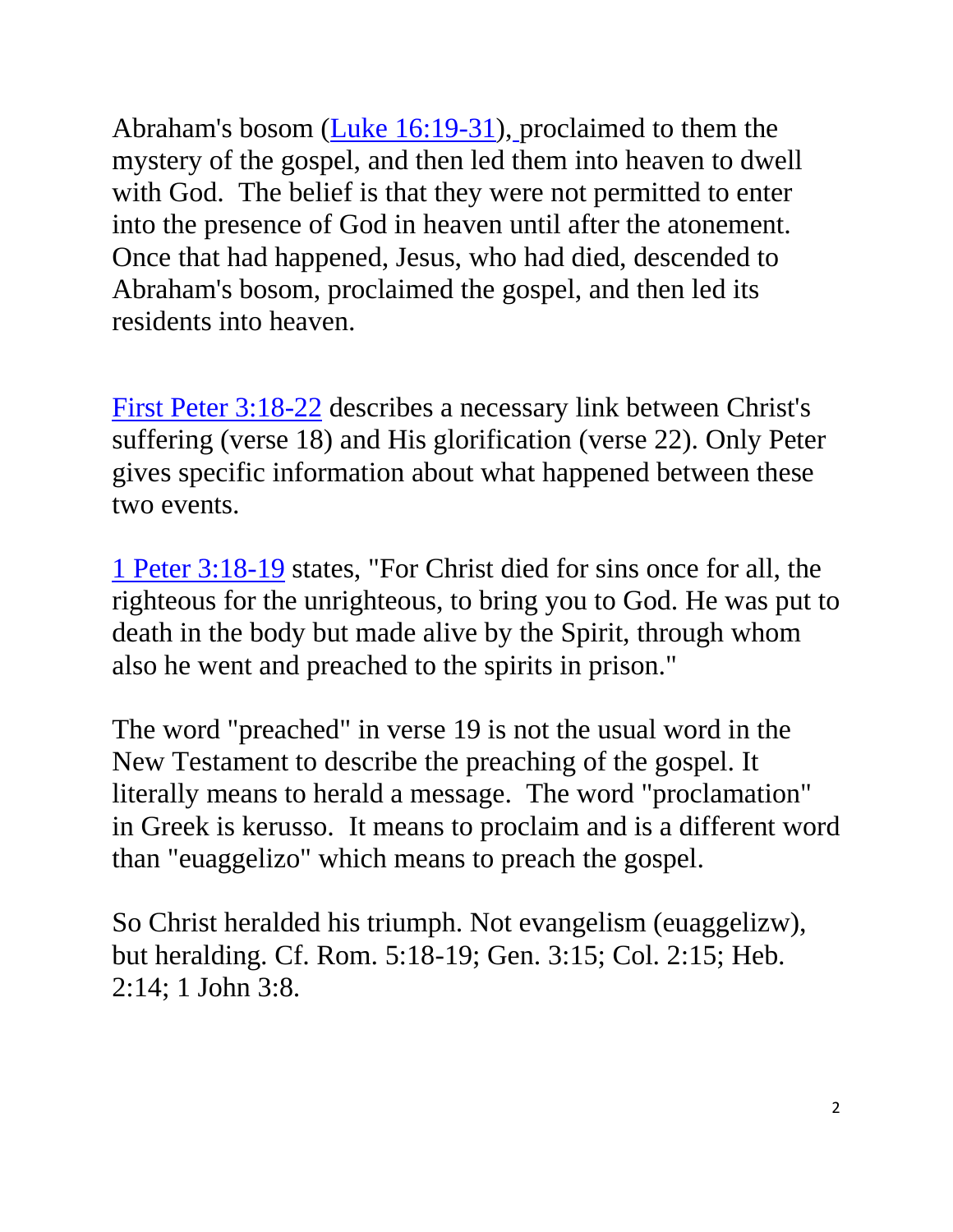Options as to what: 1) Victory. Christ proclaimed victory over these disobedient spirits that had once tried to thwart his coming by destroying the human line. That was a triumph of victory that these demons cannot share in. In being a proclamation of victory, it was for them one of defeat. It would be like a commanding general entering a POW camp where thousands of the enemy are housed. He announces, "The battle is over. We have complete victory!" To the POWs it's a message of defeat (same for the fallen angels). But, for us, it's a message of victory (cf. the victory parade/Roman Triumph). We can suffer because we are destined for glory!

Jesus suffered and died on the Cross, His body being put to death, and His spirit died when He was made sin. But His spirit was made alive and He yielded it to the Father. According to Peter, sometime between His death and His resurrection Jesus made a special proclamation to "the spirits in prison."

Therefore, it is most probable that Jesus was not preaching the gospel to those in Hades/Spirit prison so they could be saved, but was instead proclaiming the truth to them. After all, the Bible says, "And inasmuch as it is appointed for men to die once and after this comes judgment," (Heb. 9:27).

When Jesus was made alive in the spirit, it is not saying that His spirit died and then it became alive again. "Made alive in the spirit" is contrasted with "put to death in the flesh." He first lived as mortal men but "...He began to live a spiritual 'resurrection' life, whereby He has the power to bring us to God. Furthermore, some Bibles (NIV, KJV, and NKJV) render the verse as "made alive by the Spirit," referring to the Holy Spirit's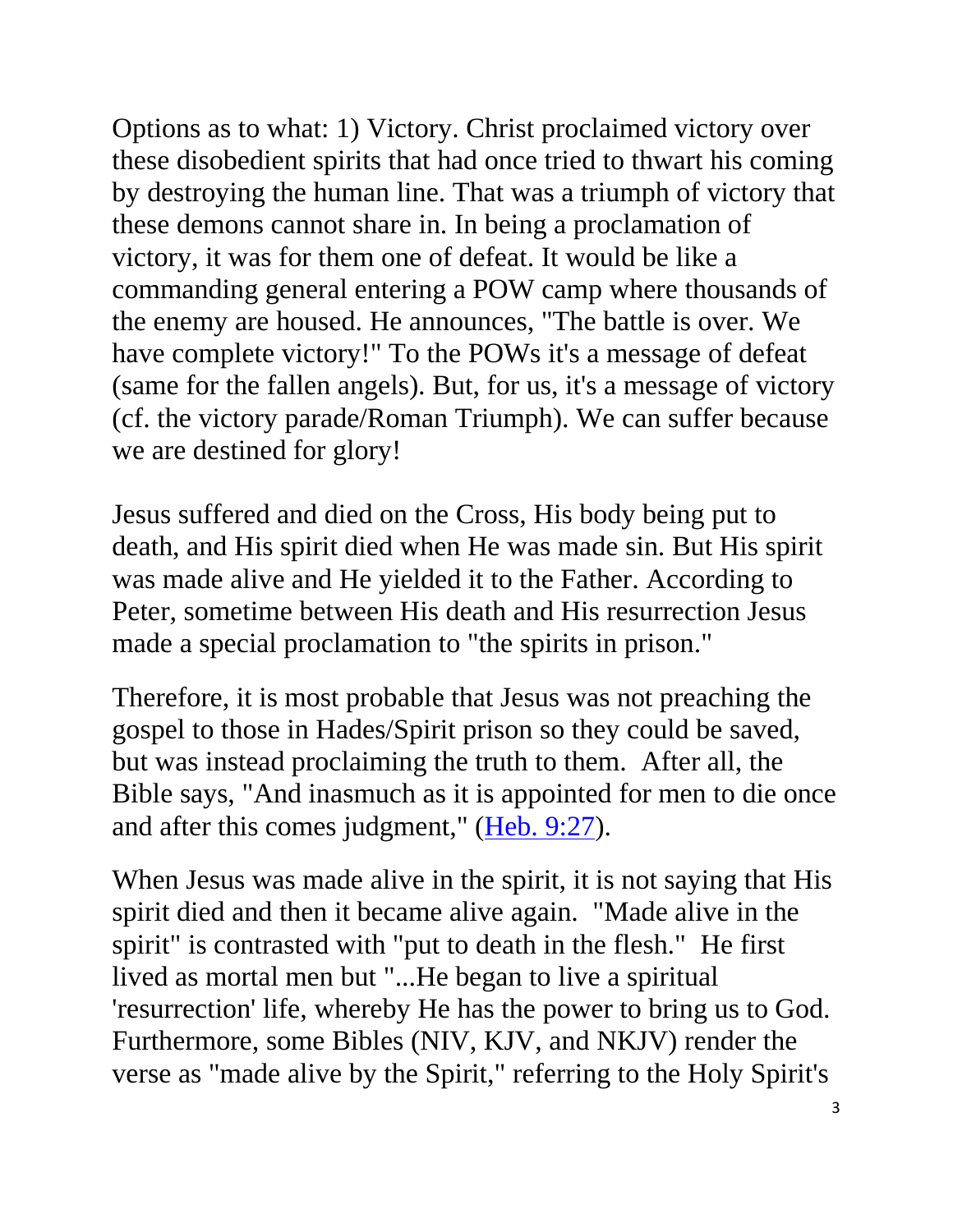work with Christ. "By the Spirit" translates one word, pneumati, which could refer to the third Person of the Trinity as the agent of Christ's resurrection.

But who were the ones in spiritual prison? Peter also referred to people as "souls" and not "spirits" (3:20). In the New Testament, the word "spirits" is used to describe angels or demons, not human beings, and verse 22 seems to bear out this meaning. Also, nowhere in the Bible are we told that Jesus visited hell. Acts 2:31 says that He went to "Hades" (New American Standard Bible), but "Hades" is not hell. The word "Hades" refers to the realm of the dead, a temporary place where they await the resurrection. Revelation 20:11-15 in the NASB or the New International Version give a clear distinction between the two. Hell is the permanent and final place of judgment for the lost. Hades is a temporary place.

Some believe the people to whom Jesus proclaimed himself who were alive at the time of Noah's flood and who were killed in the flood. Others believe it is all humanity who died before the time of the cross. There seems to be support for the former position in 2 Pet. 2:4-5,

"For if God did not spare angels when they sinned, but cast them into hell and committed them to pits of darkness, reserved for judgment; 5 and did not spare the ancient world, but preserved Noah, a preacher of righteousness, with seven others, when He brought a flood upon the world of the ungodly."

Needless to say, this passage also raises many questions and much debate can be found as to its precise meaning. That Jesus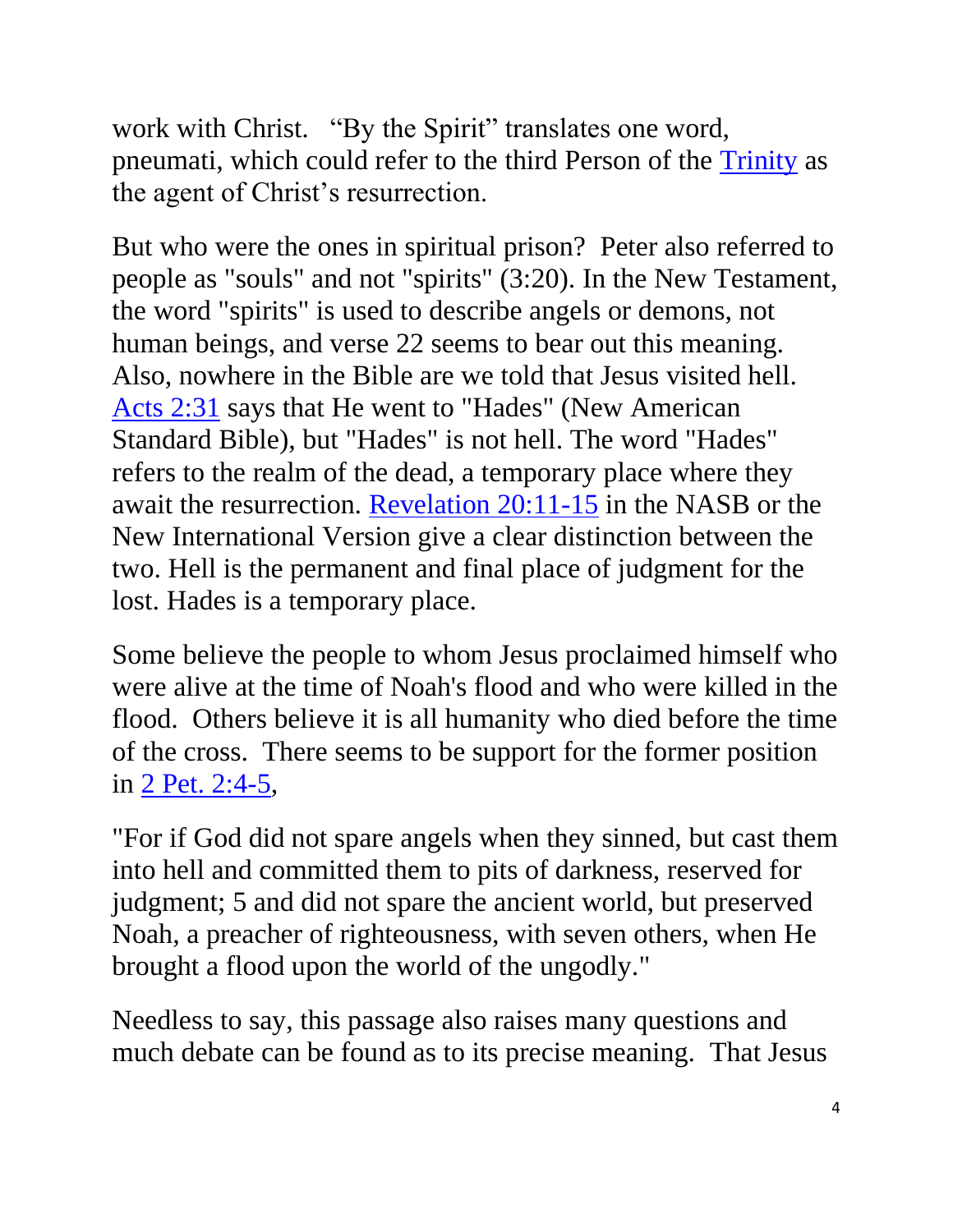simply presented the facts concerning His work on the cross to those in spiritual prison, we can look to Eph. 4:8-10 for possible support.

"When He ascended on high, He led captive a host of captives, and He gave gifts to men. 9 Now this expression, 'He ascended,' what does it mean except that He also had descended into the lower parts of the earth? 10 He who descended is Himself also He who ascended far above all the heavens, that He might fill all things...

Our Lord yielded His spirit to the Father, died, and at some time between death and resurrection, visited the realm of the dead where He delivered a message to spirit beings (probably fallen angels; see <u>Jude 6</u>) who were somehow related to the period before the flood in Noah's time. Verse 20 makes this clear. Peter did not tell us what He proclaimed to these imprisoned spirits, but it could not be a message of redemption since angels cannot be saved (Hebrews 2:16). It was probably a declaration of victory over Satan and his hosts (1 Peter 3:22; Colossians 2:15). Ephesians 4:8-10 also seems to indicate that Christ went to "paradise" (Luke  $16:20$ ;  $23:43$ ) and took to heaven all those who had believed in Him prior to His death. The passage doesn't give a great amount of detail about what occurred, but most Bible scholars agree that this is what is meant by "led captivity captive."

Conclusion:

Jesus Descended into Hell. When Jesus descended into hell, he entered not Gehenna but Hades; in other words, he really died,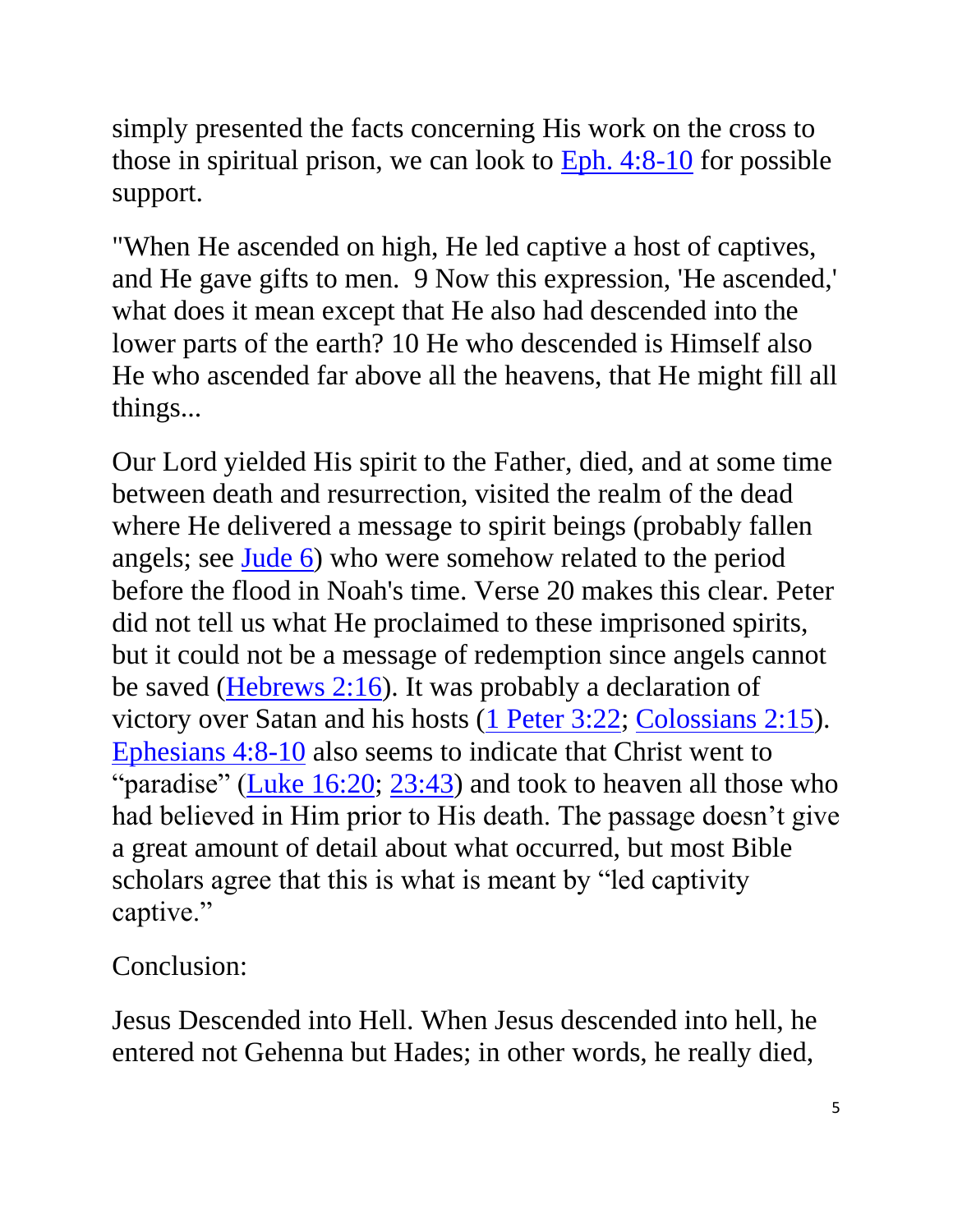and it was from a genuine, not a simulated death that he rose (Acts 2:31-32). 1 Peter 3:18-20 tells us briefly what Jesus did in Hades:

First, by his presence he made Hades into Paradise (a place of pleasure) for the penitent thief and, presumably, for all the others who died trusting him during his earthly ministry, just as he does now for the faithful departed (Luke 23:43; Phil. 1:21-23; 2 Cor. 5:6-8).

Second, he perfected the spirits of Old Testament believers (Heb. 12:23; 11:40), bringing them out of the gloom which Sheol (the pit) had hitherto been for them (Ps. 88:3-6, 10-12) into this same Paradise experience. This is the core of truth in the medieval fantasies of the harrowing of hell. Third, "he went and preached (presumably announcing his kingdom and appointment as the world's judge) to the spirits in prison" who had rebelled in antediluvian times (presumable the fallen angels of 2 Pet. 2:4-10 who are also the sons of God in Gen. 6:1-4). Some have based on this one text a hope that all humans who did not hear the gospel in this life, or who, having heard it, rejected it, will have it savingly preached to them in the life to come. Peter's words provide no warrant for this inference: a first, non-saving announcement to a group of fallen angels does not imply a second saving announcement to the whole host of unsaved human dead. Had Peter believed in the latter, surely he would have said it straightforwardly. [Your Father Loves You by James Packer, Harold Shaw Publishers, 1986]

So, even though we cannot precisely determine where Jesus was and what He did during those three days, it seems apparent that